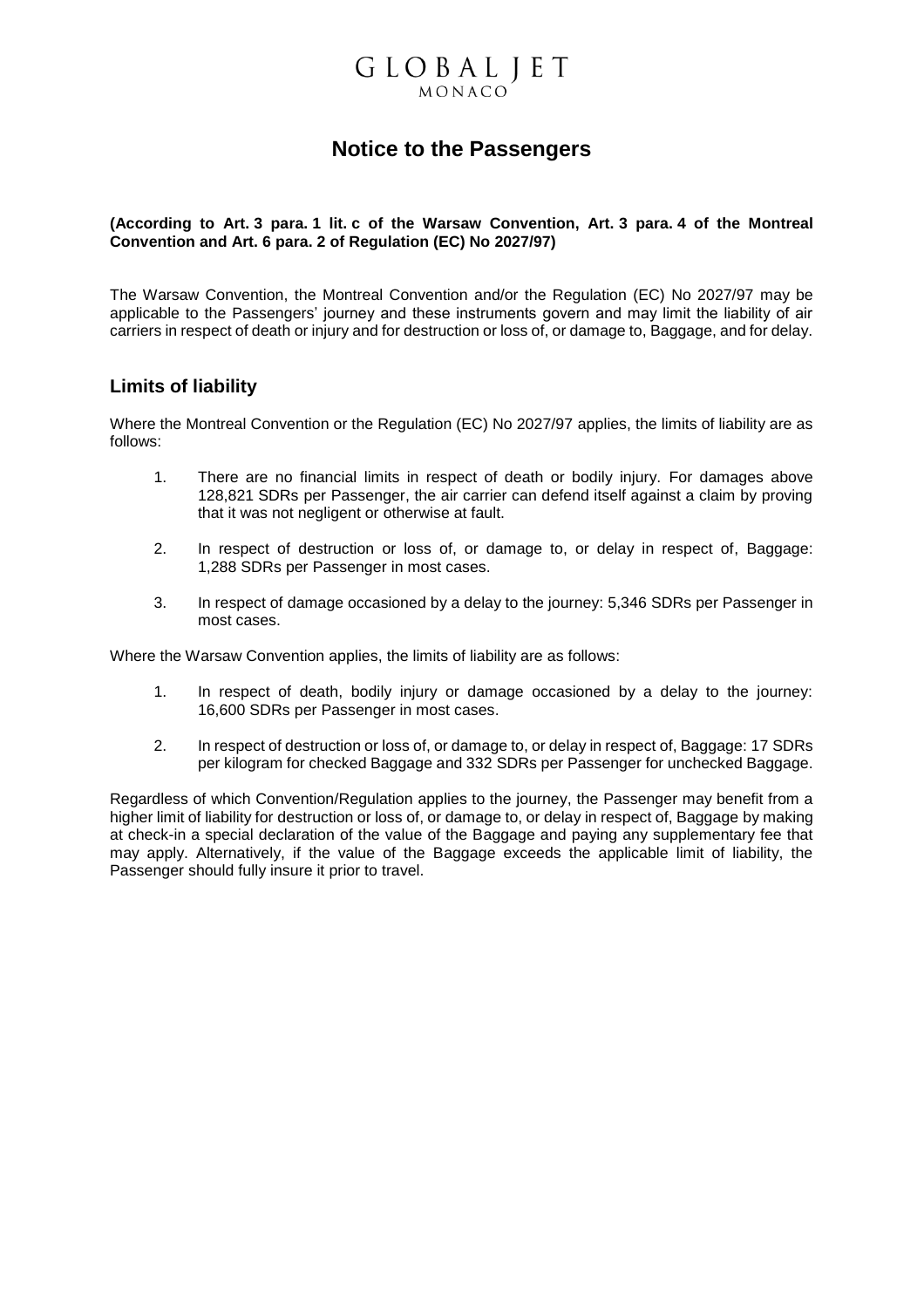#### **Summary of the provisions on air carrier liability for Passengers and their Baggage**

This information notice summarizes the liability rules applied by Community air carriers as required by Community legislation and the Montreal Convention.

#### **Compensation in the case of death or injury**

There are no financial limits to the liability for Passenger injury or death. For damages up to 128,821 SDRs the air carrier cannot contest claims for compensation. Above that amount, the air carrier can defend itself against a claim by proving that it was not negligent or otherwise at fault.

#### **Advance payments**

If a Passenger is killed or injured, the air carrier must make an advance payment, to cover immediate economic needs, within 15 days from the identification of the person entitled to compensation. In the event of death, this advance payment shall not be less than 16,000 SDRs.

#### **Passenger delays**

In case of Passenger delay, the air carrier is liable for damage unless it took all reasonable measures to avoid the damage or it was impossible to take such measures. The liability for Passenger delay is limited to 5,346 SDRs.

#### **Baggage delays**

In case of Baggage delay, the air carrier is liable for damage unless it took all reasonable measures to avoid the damage or it was impossible to take such measures. The liability for Baggage delay is limited to 1,288 SDRs.

#### **Destruction, loss or damage to Baggage**

The air carrier is liable for destruction, loss or damage to Baggage up to 1,288 SDRs. In the case of checked Baggage, it is liable even if not at fault, unless the Baggage was defective. In the case of unchecked Baggage, the carrier is liable only if at fault.

#### **Higher limits for Baggage**

A Passenger can benefit from a higher liability limit by making a special declaration at the latest at checkin and by paying a supplementary fee.

#### **Complaints on Baggage**

If the Baggage is damaged, delayed, lost or destroyed, the Passenger must write and complain to the air carrier as soon as possible. In the case of damage to checked Baggage, the Passenger must write and complain within seven days, and in the case of delay within 21 days, in both cases from the date on which the Baggage was placed at the Passenger's disposal.

#### **Liability of contracting and actual carriers**

If the air carrier actually performing the flight is not the same as the contracting air carrier, the Passenger has the right to address a complaint or to make a claim for damages against either. If the name or code of an air carrier is indicated on the ticket, that air carrier is the contracting air carrier.

#### **Time limit for action**

Any action in court to claim damages must be brought within two years from the date of arrival of the Aircraft at destination, or from the date on which the Aircraft ought to have arrived.

#### **Basis for the information**

The basis for the rules described above is the Montreal Convention of 28 May 1999, which is implemented in the Community by Regulation (EC) No 2027/97 (as amended by Regulation (EC) No 889/2002) and national legislation of the Member States.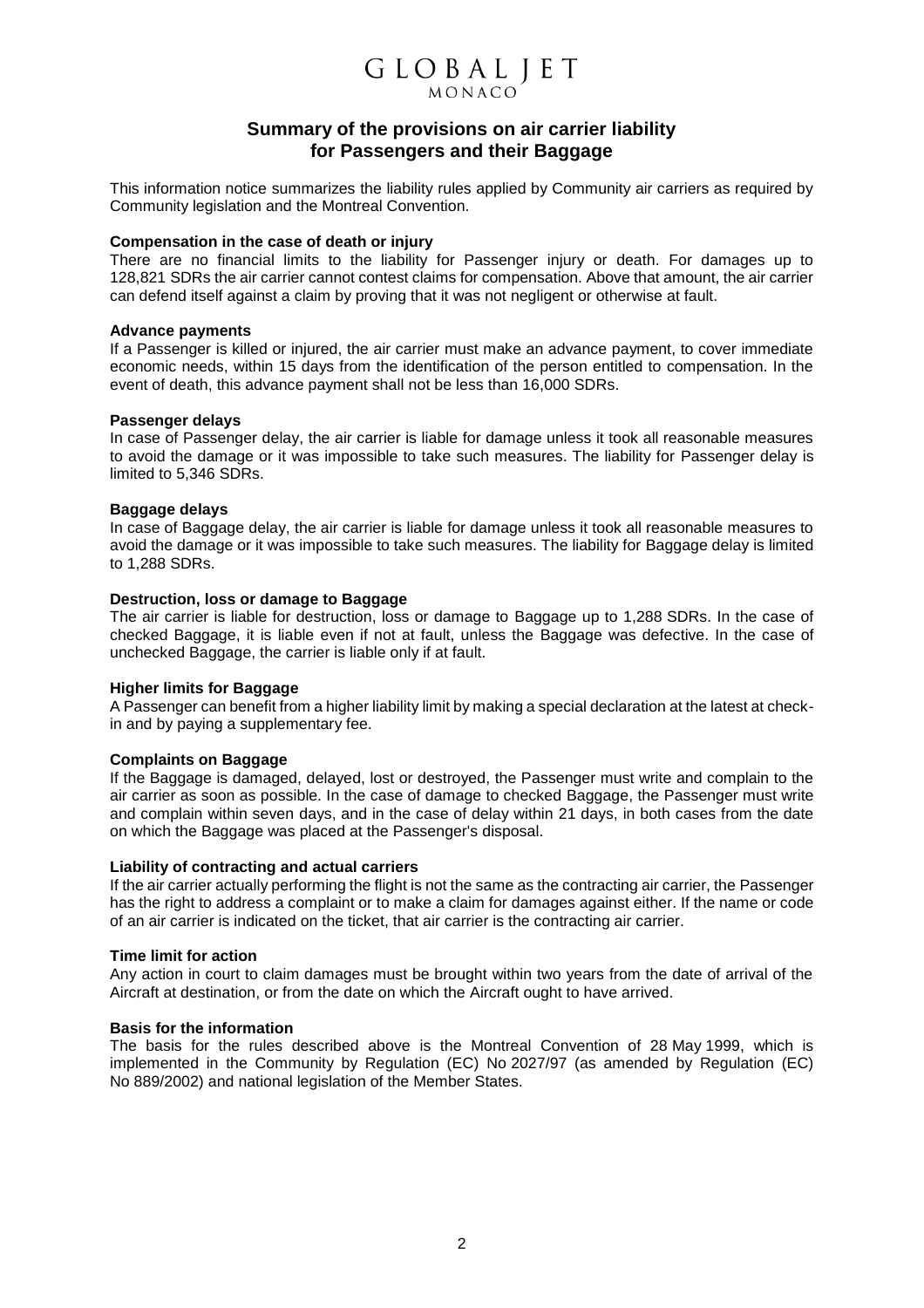### **Conditions of Carriage**

#### **Global Jet Monaco SAM as agent of Global Jet Luxembourg SA or Global Jet Austria GmbH**

#### **These Conditions of Carriage shall exclusively apply for each Flight performed with an Aircraft operated by Global Jet Luxembourg SA or Global Jet Austria GmbH.**

Edition 16.03.2021

#### **Article 1: Definitions and Interpretation**

In these Conditions of Carriage (and in the Notice to the Passengers and the Summary of the provisions on air carrier liability for Passengers and their Baggage as set forth above), the following terms shall have the following meanings:

"**Additional Services**" shall have the meaning ascribed to such term in Article 7 hereof.

"**Aircraft**" shall mean any aircraft operated by the Carrier to perform the Flight(s).

"**Baggage**", which is equivalent to luggage, shall mean such articles, effects, and other personal property of a Passenger as are necessary or appropriate for wear, use, comfort or convenience in connection with his trip. Unless otherwise specified, it shall include both checked and unchecked baggage of the Passenger.

"**Carrier**" shall mean, as applicable, Global Jet Luxembourg SA for LX-registered aircraft operated by Global Jet Luxembourg SA or Global Jet Austria GmbH for EC- & OE-registered aircraft operated by Global Jet Austria GmbH.

"**Carrier's Agent**" shall mean Global Jet Monaco SAM.

"**Carrier's Agent's Website**" shall mean [www.globaljetmonaco.com,](http://www.globaljetmonaco.com/) or such replacement website designated from time to time by the Carrier's Agent.

"**Client**" shall mean the legal entity or individual booking the Flight(s) either for his own account as Passenger, or for the account of third Passenger(s).

"**Flight(s)**" shall mean the flight or series of flights operated by the Carrier to be performed from the point of departure until destination as described in the Flight Confirmation and the Flight Briefing.

"**Flight Briefing**" shall mean the flight briefing with all relevant details of the Flight(s) as may be issued from time to time to the Client by the Carrier or the Carrier's Agent on behalf of the Carrier.

"**Flight Confirmation**" shall mean the confirmation of the Flight(s) as may be issued from time to time to the Client by the Carrier or the Carrier's Agent on behalf of the Carrier and signed by the Client.

"**Ground Transportation**" shall have the meaning ascribed to such term in Article 7 hereof.

"**Montreal Convention**" shall mean the Convention for the Unification of Certain Rules for International Carriage by Air, opened for Signature at Montreal on 28 May 1999, as amended or supplemented from time to time.

"**Passenger**" shall mean any person except members of the crew carried or to be carried in an Aircraft with the consent of the Carrier.

"**PNR Data**" shall mean the passenger name record (PNR) data, including the Client's name (as person providing the information and/or making the booking) and the Passengers' names, genders, addresses,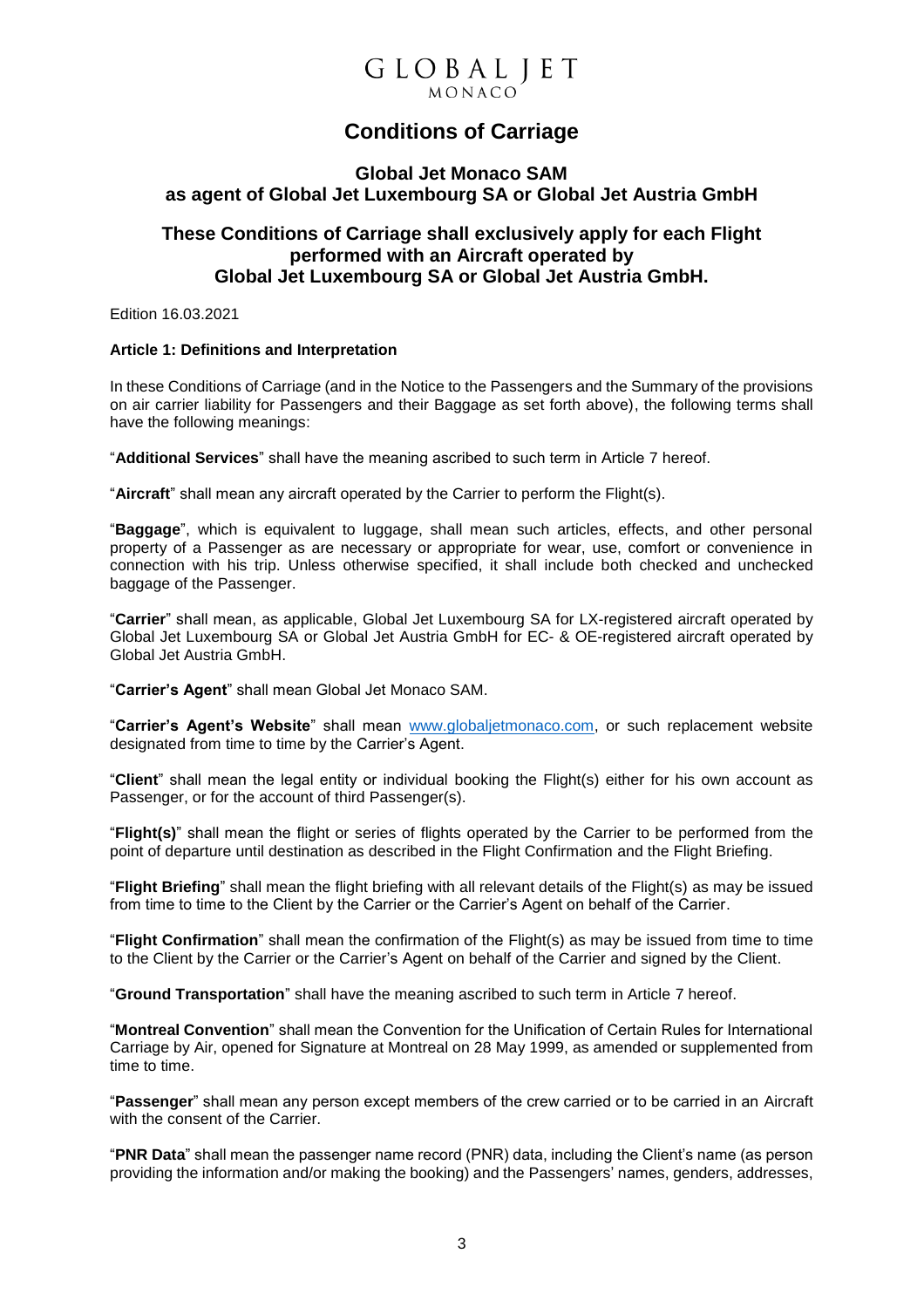dates and places of birth, passport details (nationality, number and date of expiry), contact phone numbers, the date of reservation, the travel itinerary, information concerning Baggage and any changes to the foregoing.

"**Price**" shall mean the price specified in the Flight Confirmation.

"**Privacy Policy**" shall have the meaning ascribed to such term in Article 12 hereof.

"**Regulation (EC) No 2027/97**" shall mean the Regulation (EC) No 2027/97 of the Council of 9 October 1997 on air carrier liability in respect of the carriage of passengers and their baggage by air as amended by the Regulation (EC) No 889/2002 of the European Parliament and of the Council of 13 May 2002, as further amended or supplemented from time to time.

"**Replacement Aircraft**" shall have the meaning ascribed to such term in Article 9 hereof.

"**Replacement Flight**" shall have the meaning ascribed to such term in Article 9 hereof.

"**SDR**" shall mean a special drawing right as defined by the International Monetary Fund.

"**Warsaw Convention**" shall mean the Convention for the Unification of Certain Rules Relating to International Carriage by Air, opened for Signature at Warsaw on 12 October 1929, as amended or supplemented from time to time.

Where the context permits, the use of the singular herein shall include the plural and vice versa, and the use of the masculine personal pronoun shall include both genders.

Unless otherwise provided, the term "**or**" is not exclusive and "**include**", "**including**" and "**in particular**" are not limiting.

#### **Article 2: Scope of Application**

These Conditions of Carriage shall govern the carriage agreement between the Carrier and the Client in respect of the Flight(s).

By executing the Flight Confirmation or by accepting these Conditions of Carriage in any other manner (in particular by confirming the Flight(s), whether orally or in writing, and/or by paying the Price), the Client confirms that it has submitted these Conditions of Carriage (and the Notice to the Passengers and the Summary of the provisions on air carrier liability for Passengers and their Baggage as set forth above) to all Passengers and that they have accepted the same. The Client shall cause all Passengers to comply with the terms of these Conditions of Carriage (and the Notice to the Passengers and the Summary of the provisions on air carrier liability for Passengers and their Baggage as set forth above).

The Client shall not be entitled to assign the carriage agreement to any person without the Carrier's prior written consent.

All requests to the Carrier to be made by the Client and/or the Passengers hereunder shall be made to the Carrier's Agent.

No variation of these Conditions of Carriage shall be effective unless agreed in writing by the Carrier.

In case of contradiction between the terms of the Flight Confirmation and the terms of these Conditions of Carriage, the terms of the Flight Confirmation shall prevail.

#### **Article 3: Carrier's Services and Limitations**

The Carrier undertakes to use its reasonable efforts to carry the Passengers and their Baggage with reasonable dispatch from the point of departure until destination as stated in the Flight Confirmation and the Flight Briefing.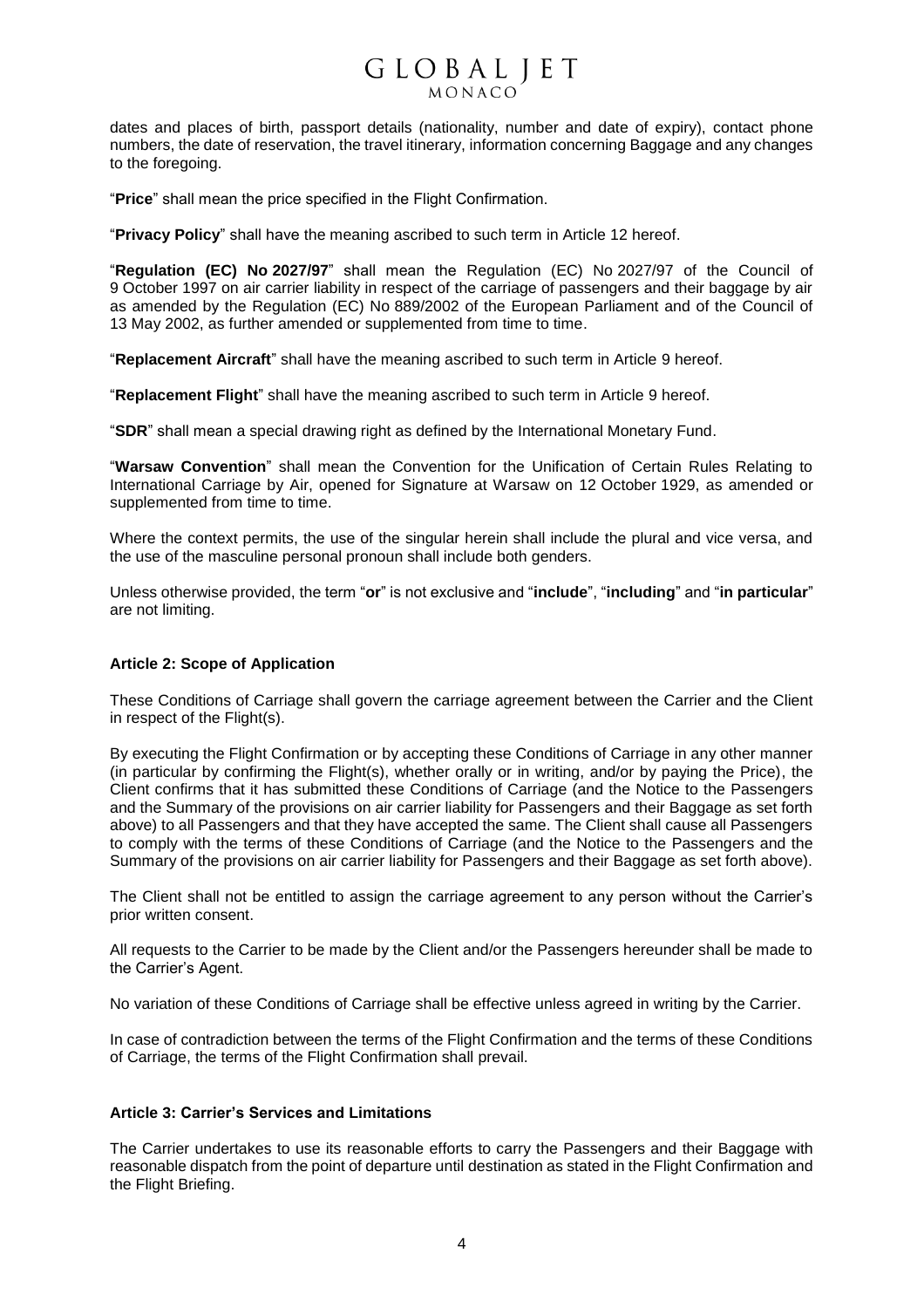Before the first Flight, a Flight Briefing will be sent to the Client. Any new Flight Briefing shall supersede any previous Flight Briefing.

The Client and the Passengers acknowledge and agree the following limitations.

The pilot in command of the Aircraft will be in complete charge and control of the Aircraft at all times and shall have absolute discretion as to all matters relating to the operation of the Aircraft. In particular, if, in the pilot in command's sole judgment, safety of flight may be jeopardized, then the pilot in command may terminate or cancel a Flight.

The Carrier may refuse carriage or onward carriage, or may cancel the reservation of any Passenger when:

- (1) such action is necessary for reasons of safety;
- (2) such action is necessary to prevent violation of any applicable laws, regulations, orders, demands or travel requirements (in particular, those of any country to be flown from, into or over); or
- (3) the conduct, age or mental or physical state of the Passenger is such as to
	- require special assistance from the Carrier which the Carrier is unable to provide;
	- cause discomfort or make himself objectionable to other Passengers; or
	- involve any hazard or risk to himself or to other persons or to property.

All Flight(s) are subject to airport slots, take-off, overflight, landing and parking permissions.

All information regarding the Flight(s) which is provided in the Flight Confirmation and/or the Flight Briefing may be changed at any time by the Carrier (in particular at the time of issuance of the Flight Briefing). In particular:

- (1) the Carrier may change the handling agent indicated in the Flight Confirmation and/or the Flight Briefing;
- (2) the departure and arrival times may be modified by the Carrier, in particular because of airport slots, take-off, overflight, landing and parking permissions;
- (3) the flight time is given for information only and may change in particular because of weather conditions and air traffic control orders;
- (4) the routing may be adapted by the Carrier in particular because of weather conditions or other operating reasons, and may include a diversion or a stop.

Neither the Carrier nor the Carrier's Agent shall bear any obligation or liability to the Client or the Passengers out of or in connection with the limitations set forth is this Article.

#### **Article 4: Client's and Passengers' Obligations and Compliance with Laws**

The Client shall indicate to the Carrier (through the Carrier's Agent) the identity of all Passengers sufficiently in advance before the first Flight and shall communicate to the Carrier (through the Carrier's Agent) all information and documents (including passport copies) related to the Passengers as may be requested by the Carrier (through the Carrier's Agent).

The Passengers shall be solely responsible for complying, and shall comply, with all laws, regulations, orders, demands and travel requirements of any country to be flown from, into or over (including immigration and customs regulations) and with the Carrier's rules and instructions pertaining thereto. In particular, the Passenger shall be solely responsible for carrying a valid passport, obtaining any visa where required and ensuring the accuracy of any required document or information.

The Carrier shall bear no liability for the consequences to any Passenger resulting from his failure to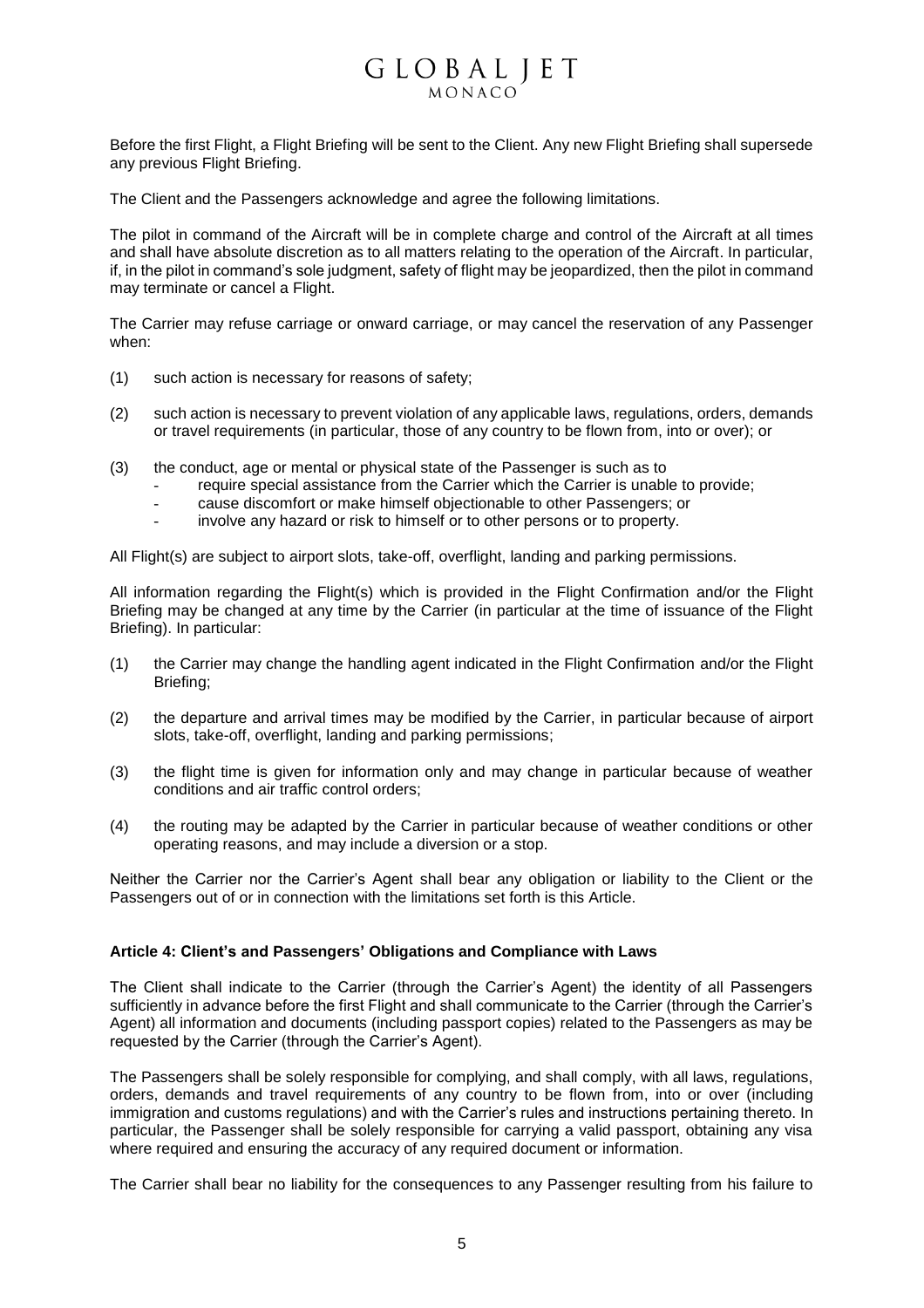comply with such laws, regulations, orders, demands, travel requirements, rules or instructions (in particular in respect of any Passenger's failure to hold the required travel documents). The Client shall be billed for any additional costs (including surcharges, fees, fines, penalties) resulting from such noncompliance by any Passenger.

If required, the Passengers shall attend inspection of their Baggage by customs or other government officials. The Carrier shall not be liable to the Passengers or the Client for any damage suffered by the Passengers in connection with such inspection or the Passengers' failure to attend such inspection.

The Passengers shall not smoke onboard the Aircraft unless it is expressly provided in the Flight Confirmation (and/or the Flight Briefing) and in the Aircraft that the Aircraft is a smoking aircraft.

The Passengers shall arrive at the airport sufficiently in advance to be ready at the departure time of the Flight. In case of delay of the Passengers, the Carrier shall be entitled to treat such delay as constituting a cancellation entitling the Carrier to payment in accordance with the provisions of Article 8 hereof. If the Carrier nonetheless accepts to perform the Flight(s), the Client shall pay to the Carrier any additional costs incurred as a result of the Passengers' delay.

The departure and arrival times indicated in the Flight Confirmation and/or the Flight Briefing may not be changed by the Client and/or the Passengers, save with the Carrier's prior written consent, in which case the Client shall pay to the Carrier any additional costs incurred as a result of such change agreed by the Carrier.

#### **Article 5: Catering**

In case any Passenger wishes a specific catering from a company which is not an authorized handling agent for the Aircraft, the Carrier shall not bear any liability regarding the proposed nutrition and the effects it might have on the health and well-being of the Passenger.

#### **Article 6: Baggage, Dangerous Goods and Prohibited Articles**

The Passengers shall comply with the Carrier's regulations regarding Dangerous Goods and Prohibited Articles. Such regulations are available on the Carrier's Agent's Website.

The Passengers shall not include in their Baggage:

- (1) articles which do not constitute Baggage as defined herein;
- (2) articles which are likely to endanger the Aircraft or persons or property on board the Aircraft, including explosives, compressed gases, corrosives, oxidizing, radioactive or magnetized materials that are easily ignited, poisonous, offensive or irritating substances and liquids of any kind (other than liquids in the Passengers' unchecked Baggage for their use in the course of the journey, provided that the nature and volume is allowed under applicable regulations);
- (3) articles the carriage of which is prohibited by applicable laws, regulations or orders of any country to be flown from, into or over; and
- (4) articles which, in the opinion of the Carrier, are unsuitable for carriage, by reason of their weight, size or character.

If any Passenger is in possession of, or if his Baggage includes:

- (1) weapons of any kinds, in particular sidearms;
- (2) munitions; or
- (3) articles which, judging by their outward appearance or makings, appear to be weapons or munitions,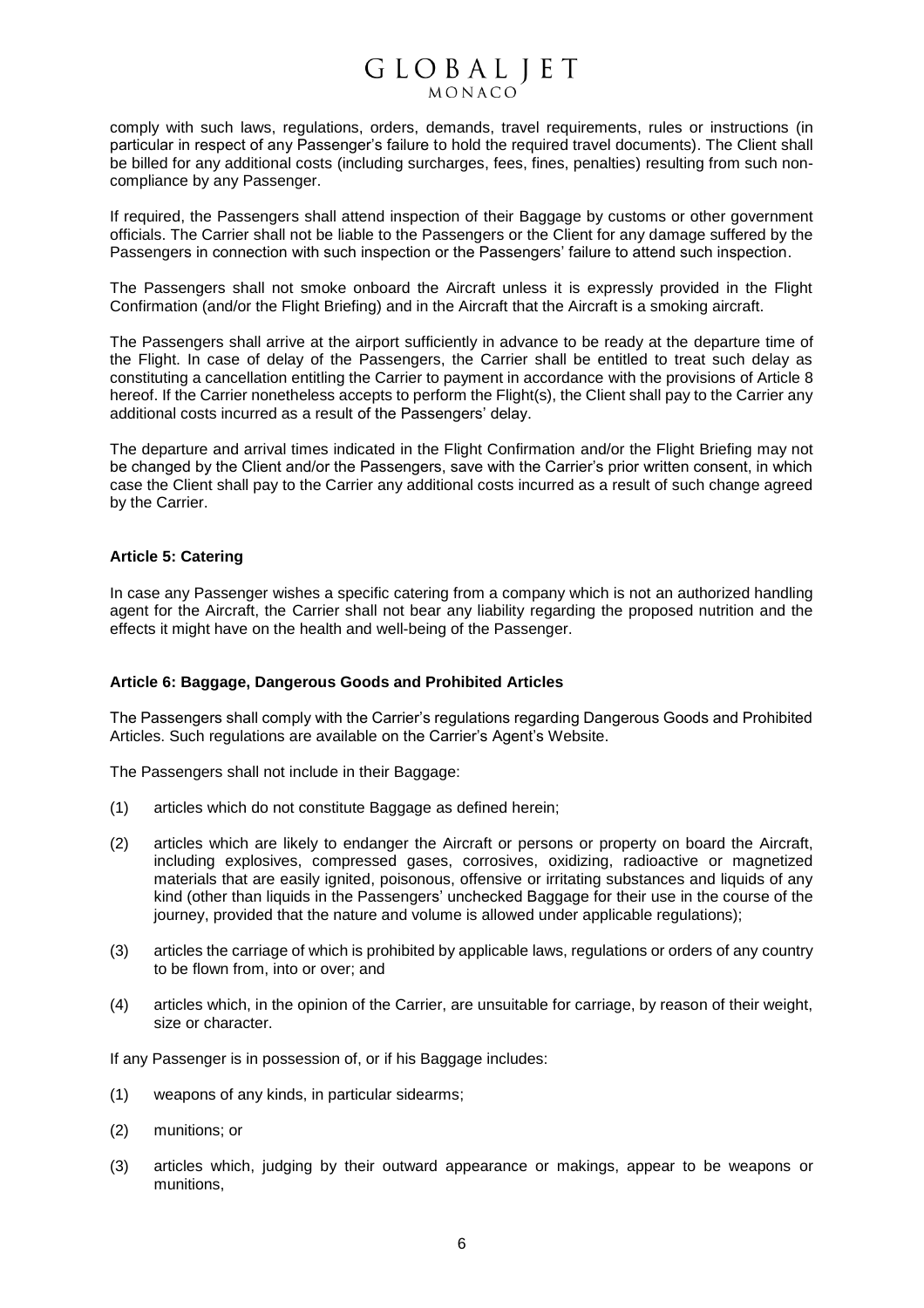he shall present them to the Carrier for inspection, prior to commencement of the Flight(s). The Carrier may accept such articles for carriage only if there are carried as checked Baggage in accordance with the regulations governing carriage of dangerous goods.

The Carrier is entitled to request any Passenger to permit a search to be made on his person and his Baggage and may search the Passenger's Baggage in his absence if the Passenger is not available for such permission to be sought for the purpose of determining whether he is in possession of or whether his Baggage contains any articles which are prohibited under this Article or the Carrier's regulations regarding Dangerous Goods and Prohibited Articles. If the Passenger is unwilling to comply with such request, the Carrier may refuse to carry the Passenger or his Baggage and in that event the Carrier shall be under no liability to the Passenger or the Client.

#### **Article 7: Price and Payment Terms**

All payments to be made by the Client and/or the Passengers hereunder shall, unless otherwise specified by the Carrier or the Carrier's Agent from time to time, be made in the hands of the Carrier's Agent.

Unless otherwise specified in the Flight Confirmation, the Client shall pay the Price to the Carrier within two (2) business days of receipt of the corresponding invoice and, if the invoice was sent before the beginning of the first Flight, in any case before the positioning of the Aircraft for such first Flight.

There might be situations where the Carrier's Agent may apply administrative fees to the Price which will be paid by the Client. Shall this be the case, the Client will be informed accordingly and beforehand by the Carrier's Agent.

The Price includes exclusively:

- landing and overflight charges;
- crew night stop (as applicable);
- handling agent services;
- VIP catering.

The Price does not include any additional services (the "**Additional Services**"), including:

- special catering requested by the Client or the Passengers (such as caviar, champagne, special wines or spirits, specific catering from a company which is not an authorized handling agent for the Aircraft);
- additional insurance premiums (including for war risk insurance or cover extension for a country excluded from the insurance coverage);
- de-icing (including for ferry flights for positioning and repositioning of the Aircraft);
- satellite phone calls and internet (if available on the Aircraft);
- change of destination requested by the Client or the Passengers;
- Passengers' ground transportation (limousine, taxi, etc.) ("Ground Transportation");
- any other services listed as not included in the Flight Confirmation.

Ground Transportation requested by the Client shall be arranged by the Carrier's Agent, acting in this respect as agent and direct representative of the Client (notwithstanding the terms of article 13 hereof). The Carrier's Agent shall conclude the Ground Transportation agreement with the relevant service provider in the name and on behalf of the Client.

The Additional Services will be additionally invoiced to the Client and payable by the Client immediately upon receipt of the corresponding invoices from the Carrier's Agent.

Unless otherwise expressly provided in the Flight Confirmation, the Price does not include any value added tax and any other taxes or charges which may be imposed in any country on the Price (and/or any other amount payable by the Client and/or the Passengers hereunder) or otherwise in connection with the Flight(s). All such taxes and charges shall be borne by the Client.

All payments to be made by the Client or any Passenger hereunder shall be made without deduction,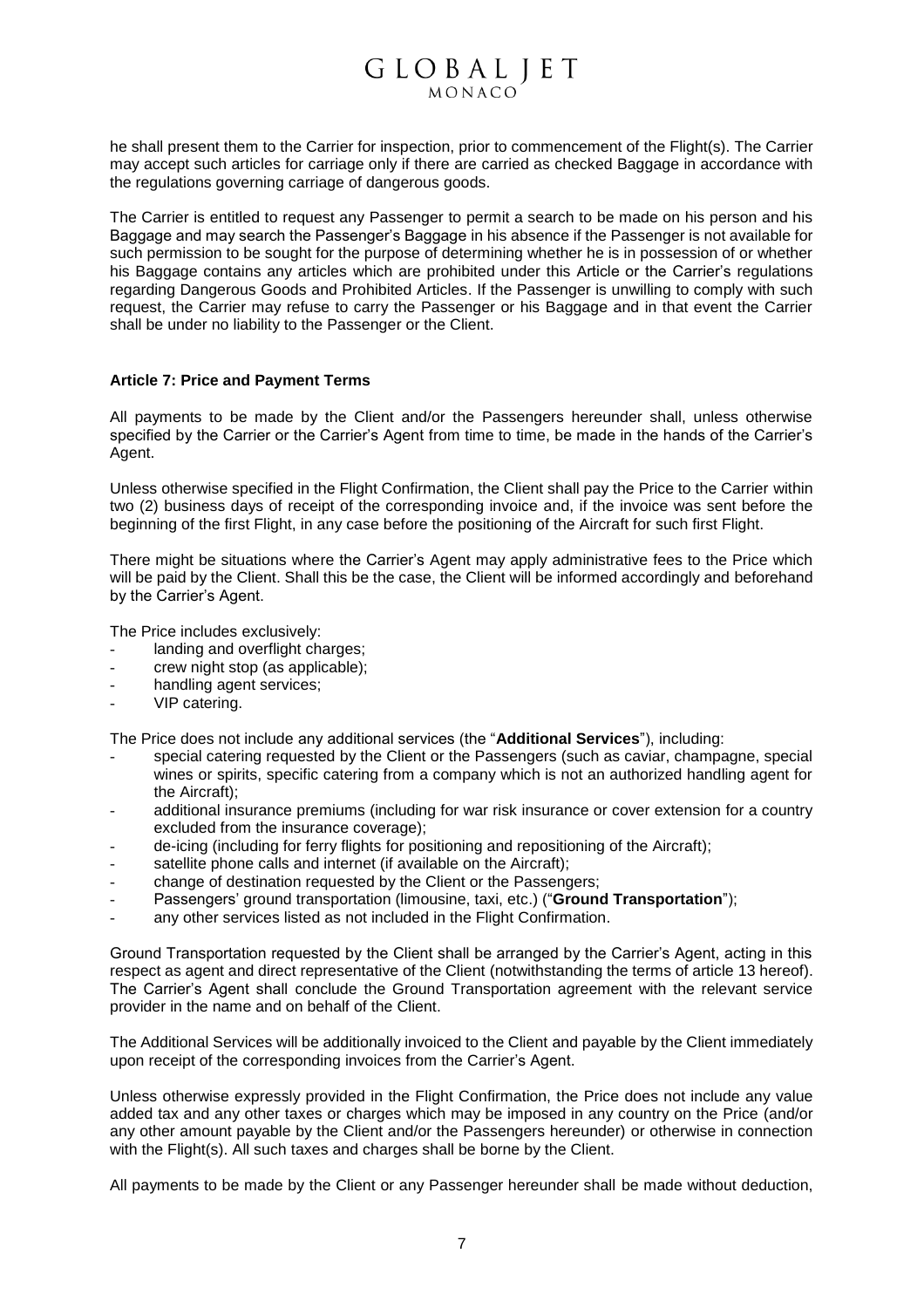### GLOBALIET

set-off, counterclaim or withholding whatsoever.

In case of late payment of any amount (including the Price) to be made by the Client and/or any Passenger hereunder, default interest shall accrue on such amount at the rate of ten percent (10%) p.a. from the first day of delay (without the need of any notice from the Carrier or the Carrier's Agent) until the date of actual payment (both before and after any debt enforcement or court proceedings), and the Client and/or the Passenger (as applicable) shall indemnify the Carrier for any foreign exchange loss and court and legal fees. Without prejudice to the foregoing, the Carrier shall be entitled to treat any delay in the payment of the Price as constituting a cancellation entitling the Carrier to payment in accordance with the provisions of Article 8 hereof.

#### **Article 8: Cancellation Policy**

No partial cancellation (in particular, if the Flight Confirmation concerns several Flights, no cancellation of a Flight) shall be possible at any time, save with the Carrier's prior written consent (to be requested by the Client from the Carrier's Agent), which consent may be granted or denied in the Carrier's absolute discretion. In case of partial cancellation, the full Price (and any other amounts due by the Client and/or the Passengers hereunder) shall remain due and payable and no part thereof shall be reimbursed by the Carrier.

In case the Client or the Passengers cancel the Flight(s), the following cancellation fees shall be due by the Client to the Carrier:

- (1) Cancellation received by the Carrier's Agent more than eleven (11) days prior to departure of the Flight: ten percent (10%) of the Price;
- (2) Cancellation received by the Carrier's Agent between eleven (11) and seven (7) days prior to departure of the Flight: twenty percent (20%) of the Price;
- (3) Cancellation received by the Carrier's Agent between six (6) and three (3) days prior to departure of the Flight: forty percent (40%) of the Price;
- (4) Cancellation received by the Carrier's Agent between 48 hours and 24 hours prior to departure of the Flight: sixty percent (60%) of the Price;
- (5) Cancellation received by the Carrier's Agent less than 24 hours prior to departure of the Flight, or at any time before if the Aircraft has already been positioned to the point of departure: hundred percent (100%) of the Price.

In case the Flight Confirmation sets forth a different cancellation policy, the terms of the Flight Confirmation shall prevail over the cancellation policy set forth above.

In case of cancellation of the Flight(s), the Client shall in addition reimburse the Carrier for all costs actually incurred by the Carrier and/or the Carrier's Agent in connection with any Additional Services related to the Flight(s).

In case the Price had not yet been paid by the Client at the time of cancellation, the Client shall pay the applicable cancellation fee and all costs referred to in the previous paragraph to the Carrier within two (2) business days of cancellation. In case the Price was already paid by the Client, the Carrier (as applicable through the Carrier's Agent) shall reimburse the Price to the Client upon deduction of the applicable cancellation fee, all costs referred to in the previous paragraph and any other amounts owed by the Client and/or the Passengers to the Carrier and/or the Carrier's Agent.

#### **Article 9: Force Majeure**

Subject to any compulsory provision to the contrary of any applicable national or international law or regulation, in case of delay in the performance, cancellation or termination of any Flight by the Carrier due in whole or in part to any act of God, act of nature, weather conditions, acts of civil or military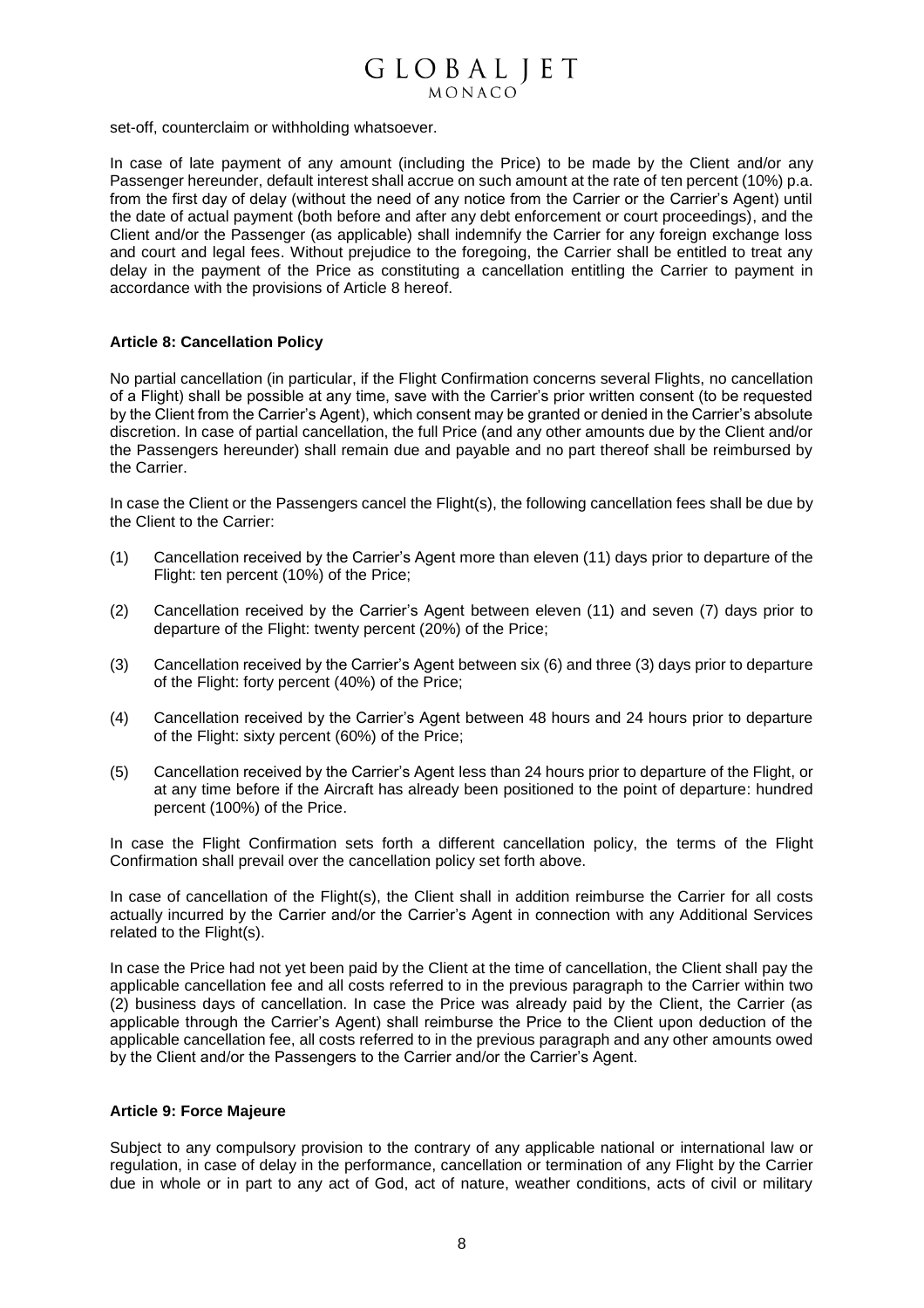authority, strike or labor dispute, mechanical failure, failure to obtain any required airport slots, take-off, overflight, landing or parking permissions, lack of essential supplies or parts or for any other cause beyond the control of the Carrier, or in case the pilot in command decides to terminate or cancel a Flight for safety reasons (any of the foregoing, a "**Force Majeure Event**"), neither the Carrier nor any of its shareholders, partners, affiliates, officers, directors, employees, agents (including the Carrier's Agent), representatives, servants, auxiliaries, successors and assigns shall be deemed to be in breach of their obligations or bear any liability towards the Client and/or the Passengers provided, however, that if a Flight is canceled or terminated prior to completion, due in whole or in part to any such cause, the Carrier shall refund to the Client (as applicable through the Carrier's Agent) all payments previously received with respect to such Flight, other than the costs attributable to any ferry flight already performed, to all Flights theretofore performed and to such Flight as may be necessary to return the Passengers to their original airport of departure, for which the Carrier shall have the right to charge the Client (the Client shall in addition reimburse the Carrier for all costs actually incurred by the Carrier and/or the Carrier's Agent in connection with any Additional Services related to the Flight(s)).

Without prejudice to the generality of the foregoing, if any Flight is diverted for any Force Majeure Event and the Aircraft consequently lands at an airport different from the one indicated as the airport of arrival in the Flight Confirmation and/or the Flight Briefing, the Flight shall be deemed completed and the Passengers shall be solely responsible for reaching their destination at their or the Client's costs. No refund shall be made by the Carrier.

Subject to any compulsory provision to the contrary of any applicable national or international law or regulation, if, due to a Force Majeure Event, the aircraft designated in the Flight Confirmation and/or the Flight Briefing is substituted by another aircraft (the "**Replacement Aircraft**") before completion of a Flight (so that such Flight is not canceled or terminated in accordance with the first paragraph of this Article), the following shall apply to such Flight (or portion of Flight) performed by the Replacement Aircraft (the "**Replacement Flight**"):

- (1) If the Replacement Aircraft is part of the Carrier's fleet (i) the Client shall pay to the Carrier any additional costs incurred in connection with such change of aircraft and (ii) the Replacement Aircraft shall be deemed to be the "Aircraft" for the purposes of the Replacement Flight;
- (2) If the Replacement Aircraft is not part of the Carrier's fleet, (i) the Carrier shall not bear any obligation or liability in respect of the Replacement Flight and shall in particular not be deemed to be the contractual carrier for such Replacement Flight, (ii) the Carrier's Agent shall issue a new flight confirmation (and, as applicable, a new flight briefing) (which shall be governed by these Conditions of Carriage or the Air Charter Brokerage Agreement set out on the Carrier's Agent's Website, as applicable), (iii) the part of the Price paid by the Client which should have been refunded to the Client in accordance with the first paragraph of this Article (had a Replacement Flight not been performed) shall be retained by the Carrier's Agent and credited against the payment of the price under the new flight confirmation, and (iv) the Client shall pay any additional costs incurred in connection with such change of carrier and aircraft.

#### **Article 10: Carrier's Liability and Insurance**

Any liability of the Carrier and of its shareholders, partners, affiliates, officers, directors, employees, agents (including the Carrier's Agent), representatives, servants, auxiliaries, successors and assigns for any damage arising out of or in connection with the Carrier's services hereunder is excluded, subject to any compulsory provision to the contrary of any applicable national or international law or regulation, in particular the Warsaw Convention, the Montreal Convention and the Regulation (EC) No 2027/97 Regulation (EC). Specific notices regarding the liability of the Carrier according to these instruments are included above these Conditions of Carriage.

In any case, any liability of the Carrier and of its shareholders, partners, affiliates, officers, directors, employees, agents (including the Carrier's Agent), representatives, servants, auxiliaries, successors and assigns for consequential or indirect damages and for loss of revenues or profits is excluded.

The Carrier is covered by insurance for its legal liability. In case any Passenger or his legal successor obtains payments from a passenger accident insurance which the Carrier may have concluded in favor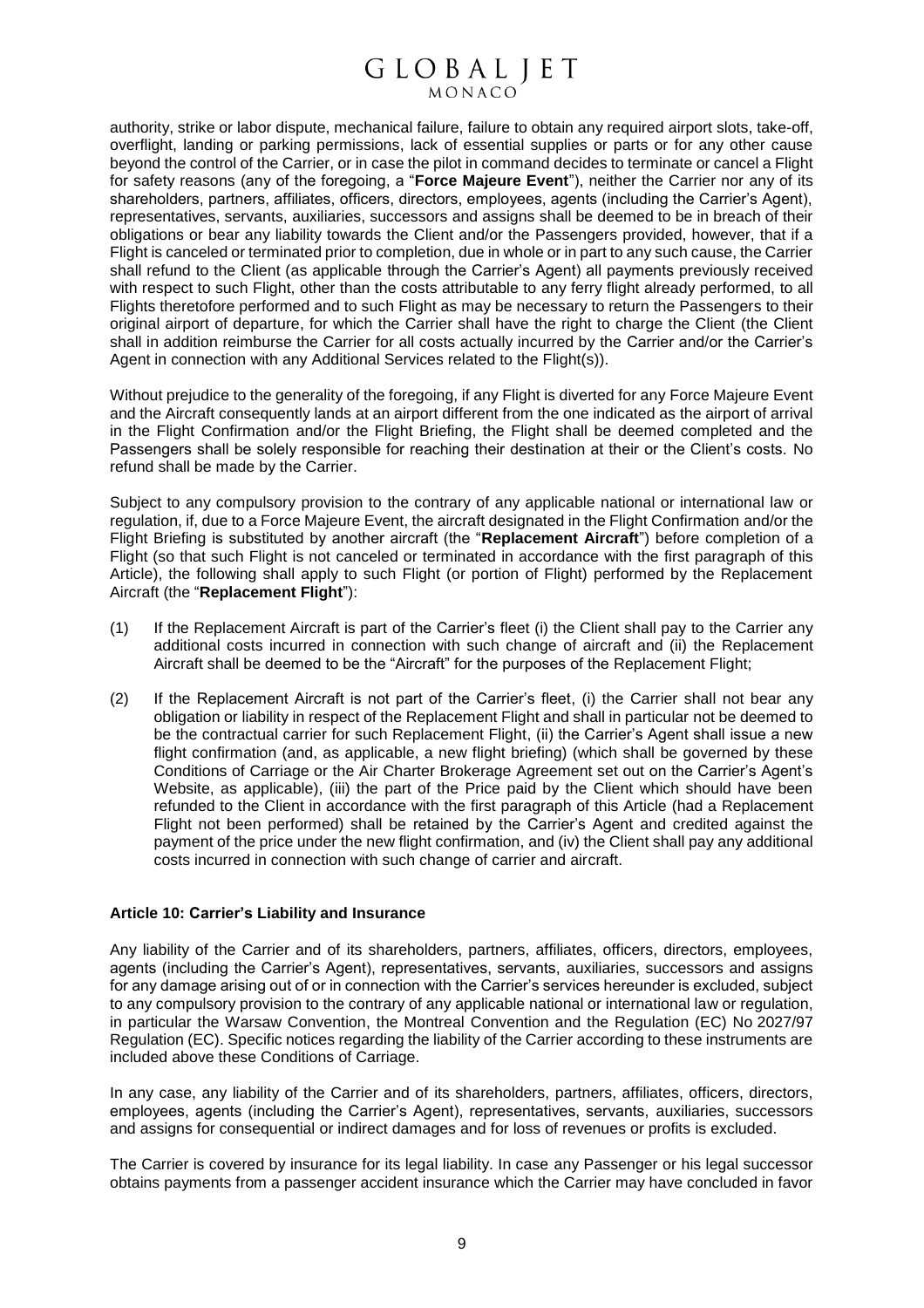of the Passenger or his legal successors, the Carrier may credit such payments against any claim for damages by the Passenger or his legal successors.

#### **Article 11: Client's and Passengers' Liability**

The Client and any Passenger shall be jointly and severally liable for, and shall indemnify the Carrier, its shareholders, partners, affiliates, officers, directors, employees, agents (including the Carrier's Agent), representatives, servants, auxiliaries, successors and assigns, and any other person (including any owner, lessee or financier of the Aircraft) against, any direct or indirect damage:

- (1) which the Client, any Passenger or any Passenger's animal may cause to the Aircraft (including its exterior and interior parts) or any other asset in connection with the Flight(s) (including during any Ground Transportation);
- (2) which may result out of or in connection with any breach by the Client or any Passenger of these Conditions of Carriage (and the Notice to the Passengers and the Summary of the provisions on air carrier liability for Passengers and their Baggage as set forth above), any Ground Transportation agreement and/or any other agreement; or
- (3) which may result out of or in connection with any breach by the Client or any Passenger of any applicable laws, regulations, orders, demands and travel requirements (including immigration and customs regulations) or of the Carrier's rules and instructions pertaining thereto.

Without prejudice to the generality of the foregoing and subject to any compulsory provision to the contrary of any applicable national or international law or regulation, the Client shall be liable for, and shall indemnify the Carrier, its shareholders, partners, affiliates, officers, directors, employees, agents (including the Carrier's Agent), representatives, servants, auxiliaries, successors and assigns, and any other person (including any owner, lessee or financier of the Aircraft) against, any claim of any kind whatsoever from any Passenger or any related third party.

#### **Article 12: Personal Data**

All personal data with respect to the Client and the Passengers will be collected and processed by the Carrier's Agent in accordance with the Privacy Policy which is available on the Carrier's Agent's Website (the "**Privacy Policy**").

The Client hereby confirms that it has read the Privacy Policy and expressly agrees to all terms thereof. The Client further confirms that it has submitted the Privacy Policy to all Passengers, that they have read it and that they expressly agree to all terms thereof.

Without prejudice to the generality of the foregoing:

- (1) The Client hereby expressly authorizes, and confirms that the Passengers expressly authorize, the Carrier's Agent to collect and transfer PNR Data to the Carrier and to any service providers (whether directly or through the Carrier) such as airport operators, handling agents, limousine companies, insurance companies, hotels or other companies, to the extent such transfer is necessary for the performance of the Flights and/or the provision of any Additional Services.
- (2) Authorities of certain countries may require that the Carrier and/or the Carrier's Agent transfer to them specific travel data related to the Passengers and the Passengers' journey for security and immigration purposes. The Client hereby expressly authorizes, and confirms that the Passengers expressly authorize, the Carrier and/or the Carrier's Agent to transfer to these authorities any required PNR Data.
- (3) The Client and the Passengers acknowledge and expressly agree that PNR Data may have to be transferred to countries where the data protection level is not equivalent to that provided in the Client's and/or the Passengers' home country.